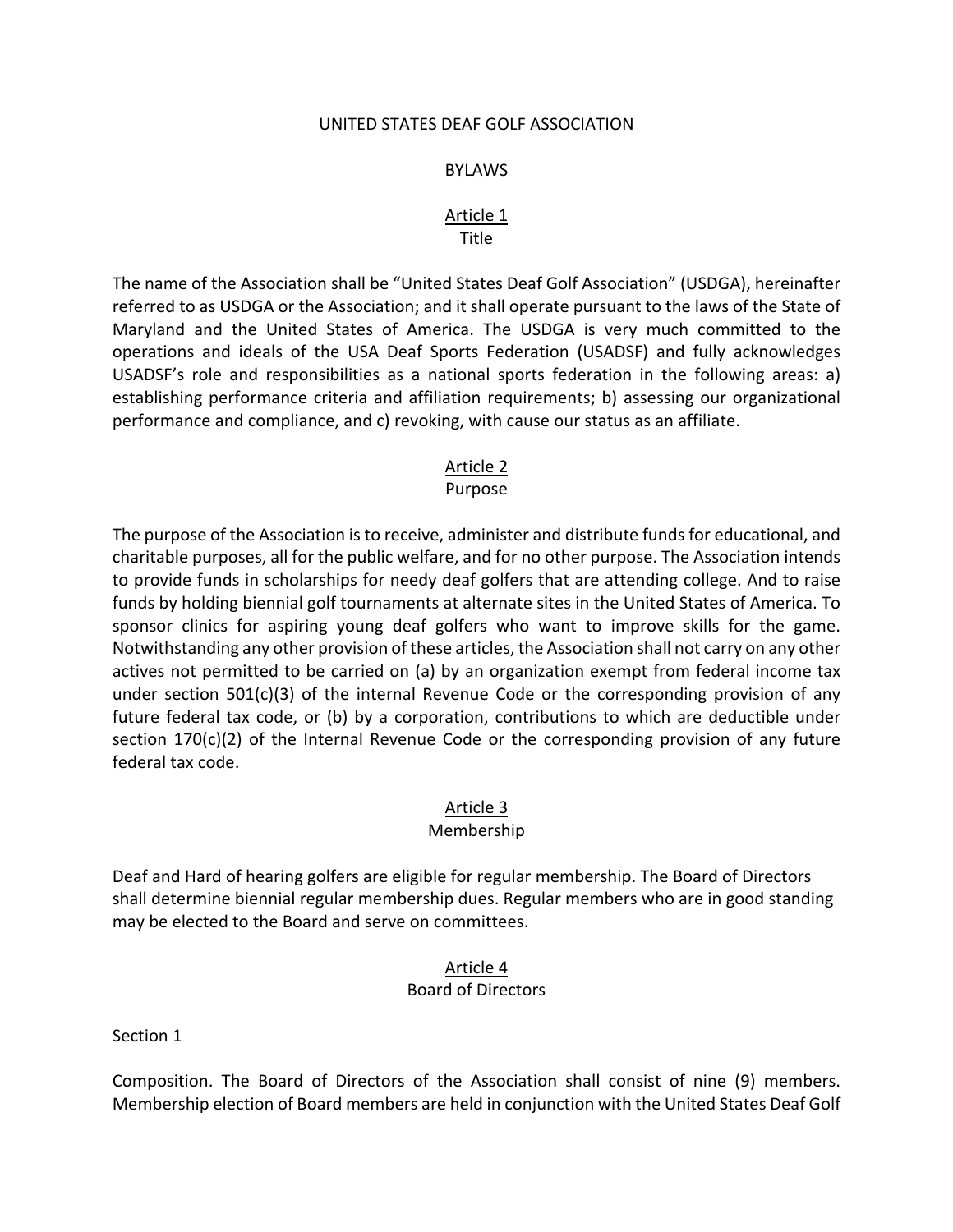Championships; date, time and place to be determined by the Board biennially. Voting shall be done by secret ballots by the members present at the biennial Championships. The membership election results shall be determined by plurality count; the board candidates who receive the highest number of votes shall be deemed as newly elected members of the Board for the next four-year term. At every biennial U.S. Deaf Golf Championships, either four (4) or five (5) USDGA Board members shall be elected for term of four (4) years.

Section 2

Officers. The members of the board shall elect the officers of the board. The officers shall be comprised of President, Vice-President, Treasurer, Secretary and Team Director.

Section 3

Duties. The Board of Directors shall have control of the Association and all of its assets. They shall approve and execute all leases, contracts, or other documents necessary for the operation of the Association. They shall approve all contributions to be made by the Association to deserving charities.

# Article 5

# Term of Officers

The board officers shall be elected to a term of two (2) years as officers. Thereafter all board members shall be elected every four years on a staggered basis to a term of four years. No board member may serve in more than one office during the same term.

# Article 6

# Meetings

### Section 1

The Board of Directors shall have its annual meeting during the autumn season. Additional meetings within the year from the autumn annual meeting will be held as deemed necessary by the President or when requested in writing to the Secretary by three (3) Board members.

Section 2

Special and Standing Committees may be established by the President or by a majority vote of the board. The committees shall meet in accordance with their objectives are deemed necessary.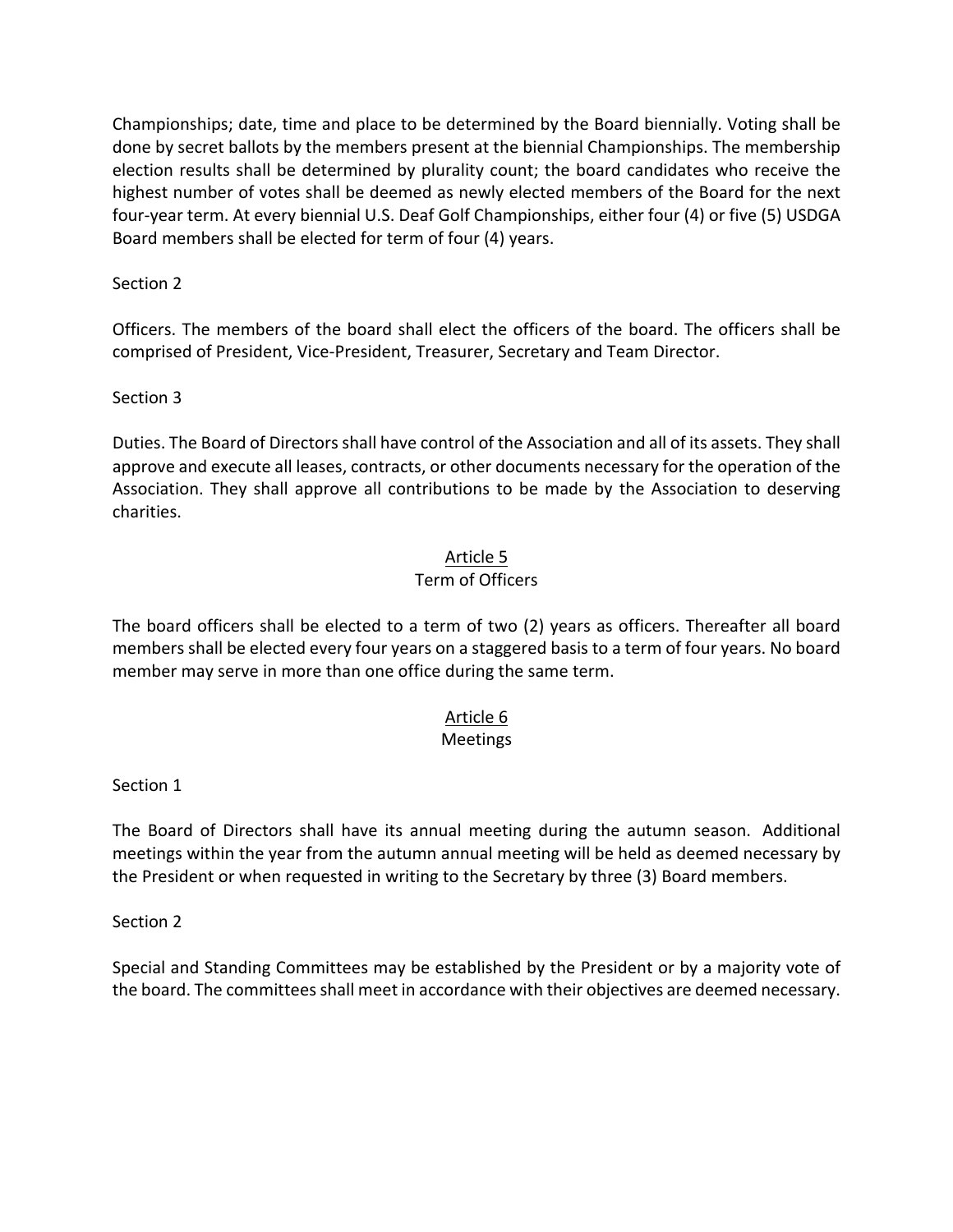# Article 7

## Quorum

A quorum for the official transaction of business at any Board of Directors meeting shall consist of a majority of the members of the Board of Directors, at least one of who shall be an officer as described in article 4 hereof.

# Article 8

# Vacancies

Section 1

In the event the office of president becomes vacant for any reason, The Board of Directors shall elect a new President by majority vote to serve out the balance of the vacated term. The Board of directors shall also elect a new member to the board to fill this newly created vacancy.

Section 2

In the event of a vacancy in any other office, the Board of Directors shall appoint a Board member to complete the term of the vacated office, as well as a new Board member to fill the Board vacancy thereby created.

Section 3

In the event of a vacancy in the position of at large board member, the Board of Directors shall appoint a new Board member to complete the vacated term of office.

# Article 9

# Duties of Officers

Section 1

President: It shall be the duty of the President to direct and oversee the day-to-day operations of the Association. He/she also serves as Chairman of the Awards Committee. He/she runs the regular and special meetings of the Board of Directors. The President shall vote only when necessary to make a tie or break a tie.

Section 2

Vice President: It shall be the duty of the Vice President to assist the President in the administration of all Association duties and activities. He/she shall act as President in the absence of the President.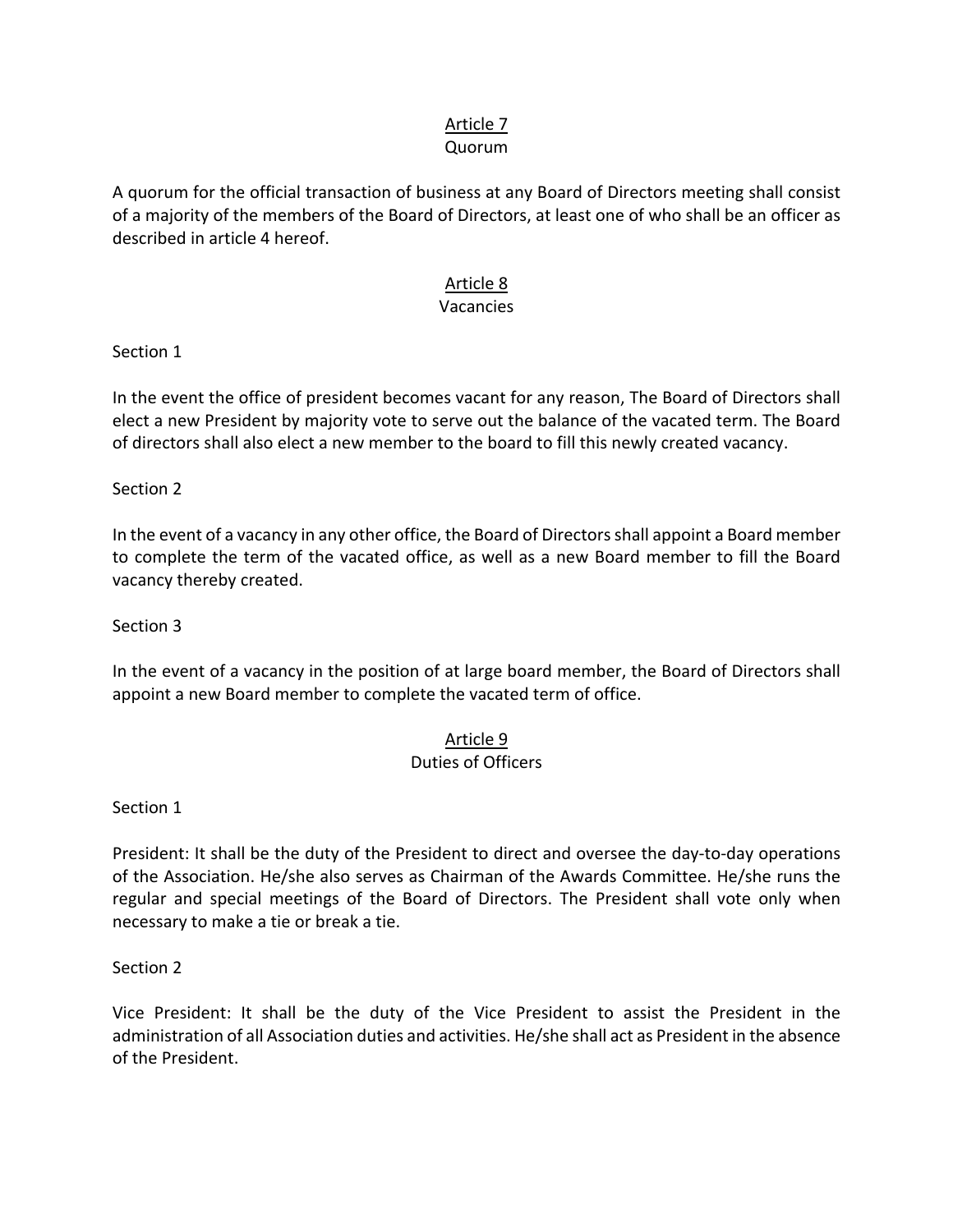## Section 3

Treasurer: It shall be the responsibility of the treasurer to receive all Association funds and at the earliest practical date, deposit it into appropriate Association accounts. The Treasurer shall keep a written accounting record of all financial transactions, showing in full detail the receipts and disbursements. The Treasurer shall maintain complete and accurate record of accounts, and report financial results to the Board of Directors at least annually and/or upon special request. The Treasurer shall prepare operating statements at least annually and supervise timely preparation of all required tax documents. The Treasurer shall act as President in the absence of the President and Vice President.

### Section 4

Secretary: It shall be the duty of the Secretary to notify all board members of all meetings, to keep minutes of all meetings of the Board of Directions and to conduct all necessary correspondence of the Association as directed by the President, or by vote of the members of the Board of Directors. It also shall be responsible to correspond with USADSF and World Deaf Golf Federation (WDGF).

### Section 5

Director of U.S. Deaf Golf Teams: It shall be the responsibility of the Director of U.S. Deaf Golf Teams to oversee the U.S. Deaf Golf Championships for men, women, and seniors. The Director shall monitor the members of USA Deaf Golf teams to adhere to the deadlines in preparations for the USA team's trip to the World Deaf Golf Championships (WDGC). The Director shall be the focal person for consultations with the Chef de Mission and the Logistics Officer, and leadership and support to the members of the USA Deaf Golf teams in readiness for, and during the World Deaf Golf Championships.

### Article 10

# Bank Accounts

All Association bank accounts shall be in financial institutions, which are members of the FDIC, FSLIC, SPIC or a similar federal insurer or guarantor, and no account balance shall at any time exceed its insured amount. Checks drawn on all checking accounts and withdrawals from any other accounts shall require the signature and countersignature of at least any two (2) of the officers described in Article 4, Section 3.

# Article 11

# **Committees**

There shall be one standing committee, namely the "Awards Committee".